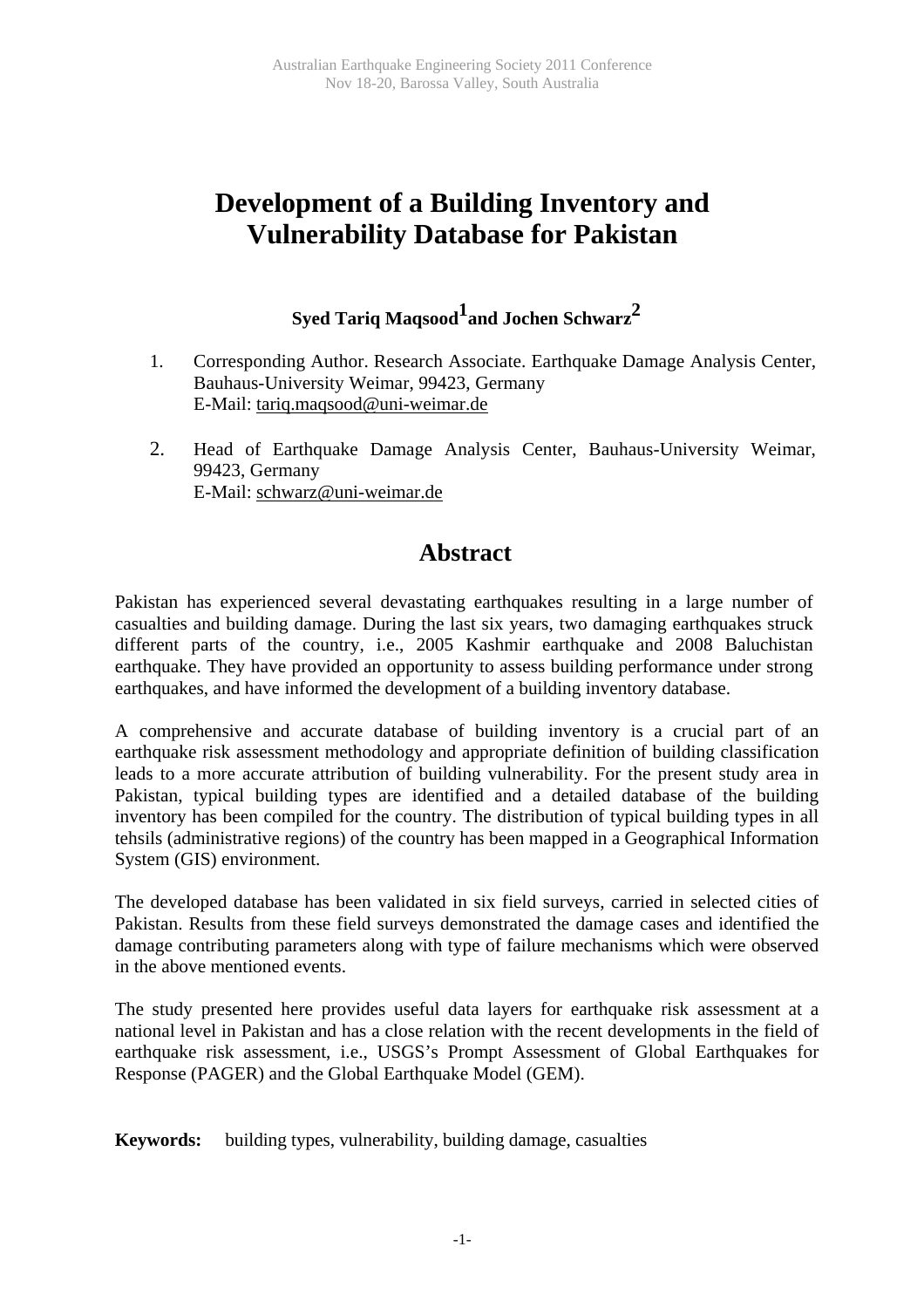### **1. INTRODUCTION**

In order to assess the consequences of an earthquake on the building stock, it is essential to know the predominant building types and their performance in past earthquakes, the prevalent local construction practices and the distribution in the study area. It is evident from the past two earthquakes in Pakistan that the existence of vulnerable buildings in high seismic zones resulted in great human losses.

This paper concentrates on presenting the description of typical building types and their vulnerability in Pakistan and their distribution across the country along with population characteristics which are the major elements exposed to earthquake shaking. Each data layer is examined in terms of the collection of data and analysis of the relevant information for the territory of Pakistan.

## **2. TYPICAL BUILDING TYPES**

As an outcome of several field surveys, typical building types constructed in Pakistan are identified, which are adobe, stone masonry, concrete block masonry, brick masonry and timber. Reinforced concrete structures are only constructed in big cities and their percentage is quite small as compared to other building types. A description of primary, secondary and tertiary elements is provided for each building type in Table 1.

| <b>Type</b>                                                                         |           | <b>Elements</b>                                                                   | <b>Description</b>                                                                                                                                                                                                                                                                                                                                                                    |  |  |  |
|-------------------------------------------------------------------------------------|-----------|-----------------------------------------------------------------------------------|---------------------------------------------------------------------------------------------------------------------------------------------------------------------------------------------------------------------------------------------------------------------------------------------------------------------------------------------------------------------------------------|--|--|--|
| Adobe<br>Structure                                                                  | Primary   | Adobe walls                                                                       | Low strength adobe walls are used which normally don't<br>have any vertical wooden post.                                                                                                                                                                                                                                                                                              |  |  |  |
|                                                                                     | Secondary | Adobe walls                                                                       | No additional system such as crown beam or pilasters is<br>provided to restrain the out of plane failure.                                                                                                                                                                                                                                                                             |  |  |  |
|                                                                                     | Tertiary  | Wooden and straw<br>roof                                                          | Wooden beams with heavy mud roof and straw are used                                                                                                                                                                                                                                                                                                                                   |  |  |  |
| Stone                                                                               | Primary   | Simple or rubble<br>stone masonry walls                                           | Simple or rubble stone masonry walls are normally used in<br>lean cement sand mortar, often with mud mortar and<br>sometimes even without any mortar.                                                                                                                                                                                                                                 |  |  |  |
| Masonry<br>Structure                                                                | Secondary | Simple or rubble<br>stone walls &<br>wooden vertical<br>post, if provided         | The walls don't have a proper connection among the stone<br>layers. The walls are normally without any vertical post but<br>occasionally wooden posts are also provided.                                                                                                                                                                                                              |  |  |  |
|                                                                                     | Tertiary  | Wooden/mud roof                                                                   | Wooden beams with heavy mud roof and straw are used                                                                                                                                                                                                                                                                                                                                   |  |  |  |
| Concrete<br><b>Block</b><br>Masonry<br>Structure<br>(Confined<br>and<br>Unconfined) | Primary   | Concrete block<br>masonry walls                                                   | Low to medium quality concrete blocks with compressive<br>strength of about 5-6 MPa are used. Generally cement sand<br>mortar of 1:8 ratio is used for this type of building. The<br>dimension of the block is 300mm x 150mm x 150mm                                                                                                                                                  |  |  |  |
|                                                                                     | Secondary | Simple or rubble<br>stone masonry walls<br>& wooden vertical<br>post, if provided | Concrete block masonry walls resist the lateral loads. Lintel<br>beams are provided over the openings of doors and windows<br>but generally they do not run continuously throughout the<br>perimeter. Ring or connecting beams between roof and<br>masonry walls are rarely provided. In some constructions,<br>concrete or wooden posts are provided for lateral load<br>resistance. |  |  |  |
|                                                                                     | Tertiary  | Cement or GI sheet<br>roof                                                        | The roof slab is made of cement or GI sheets which normally<br>has a low weight. Sometimes a 150 mm thick RC slab is also<br>used.                                                                                                                                                                                                                                                    |  |  |  |

**Table 1:** Description of typical building types (Maqsood and Schwarz, 2008a)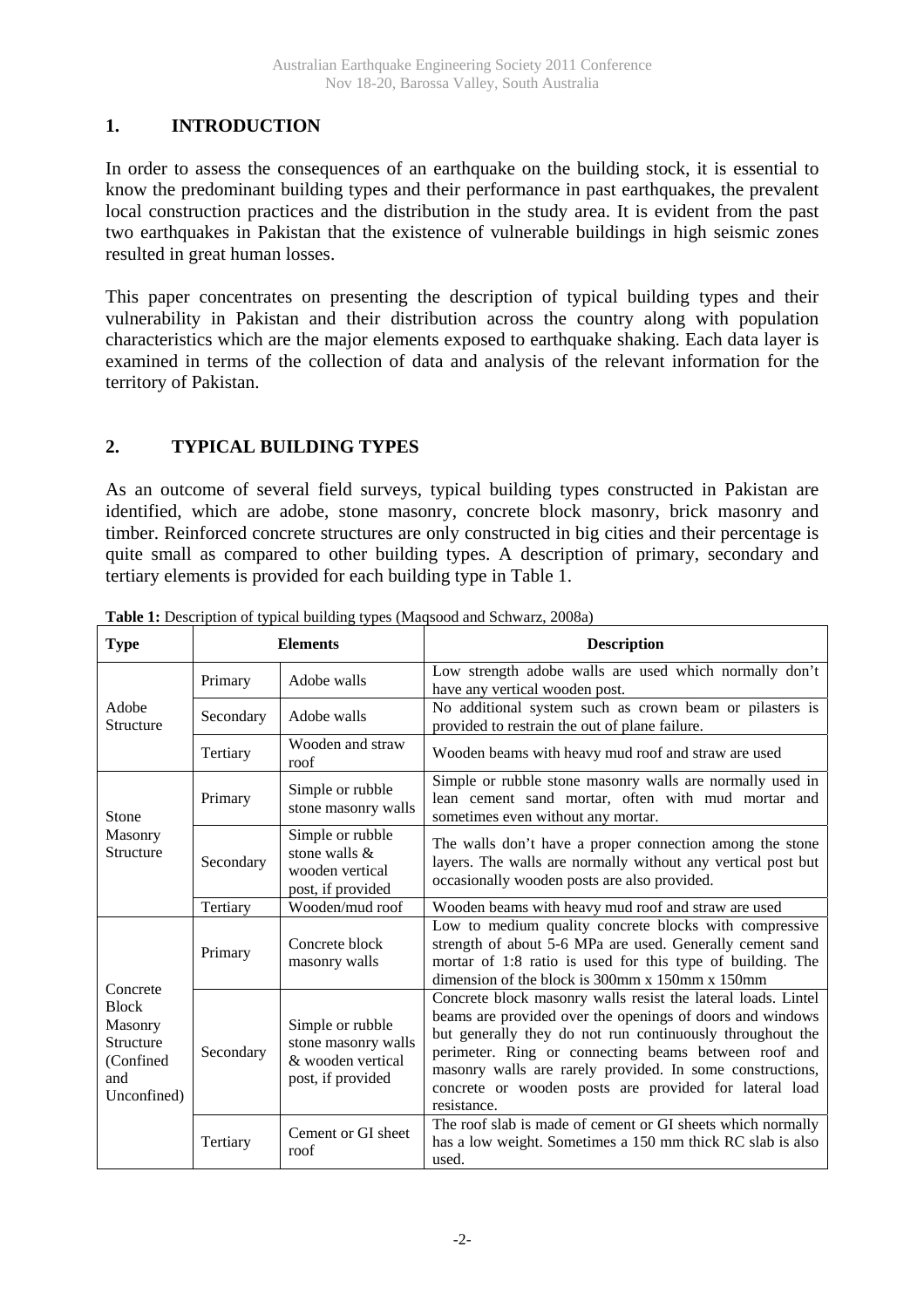| <b>Type</b>                                                             |                                            | <b>Elements</b>                                                                                                      | <b>Description</b>                                                                                                                                                                                                                                                                                                                                                               |  |  |  |  |
|-------------------------------------------------------------------------|--------------------------------------------|----------------------------------------------------------------------------------------------------------------------|----------------------------------------------------------------------------------------------------------------------------------------------------------------------------------------------------------------------------------------------------------------------------------------------------------------------------------------------------------------------------------|--|--|--|--|
| <b>Brick</b><br>Masonry<br>Structure<br>(Confined<br>and<br>Unconfined) | Primary                                    | Solid burnt brick<br>walls                                                                                           | Good quality clay brick bricks with compressive strength of<br>about 8 MPa are used. Generally cement sand mortar of 1:6<br>ratio is used for this type of building. The dimension of the<br>brick is. $230$ mm x $115$ mm x $75$ mm                                                                                                                                             |  |  |  |  |
|                                                                         | Secondary                                  | Solid burnt brick<br>walls with lintel<br>beams. Ring beams<br>& vertical concrete<br>or wooden post, if<br>provided | Solid burnt brick walls resist the lateral loads. Lintel beams<br>are provided over the openings of doors and windows but<br>generally they do not run continuously throughout the<br>perimeter. Ring or connecting beams between roof and<br>masonry walls are rarely provided. In some constructions,<br>concrete or wooden posts are provided for lateral load<br>resistance. |  |  |  |  |
|                                                                         | Tertiary                                   | Reinforced<br>concrete roof slab                                                                                     | The roof slab is made of reinforced concrete having<br>compressive strength of 20 MPa and 150mm thickness. The<br>mixed ratio of concrete is 1:2:4.                                                                                                                                                                                                                              |  |  |  |  |
| Reinforced<br>Concrete                                                  | Primary                                    | $RC$ beams $&$<br>columns                                                                                            | Reinforced concrete frame<br>generally<br>structures<br>are<br>constructed only in urban areas. These are not designed for<br>earthquake loads normally and most of the old structures<br>were designed only for gravity loadings.                                                                                                                                               |  |  |  |  |
| Frame<br>Structure                                                      | Secondary                                  | Masonry infill<br>walls                                                                                              | Masonry walls are provided to fill the frames and no<br>provisions are provided to isolate them from the RC frame.<br>Hence are used to enhance the stiffness of the structure.                                                                                                                                                                                                  |  |  |  |  |
|                                                                         | Tertiary                                   | RC roof slab                                                                                                         | 150 mm RC slab is provided with mix ratio of 1:2:4.                                                                                                                                                                                                                                                                                                                              |  |  |  |  |
|                                                                         | Primary                                    | Timber frame: with<br>infills                                                                                        | Timber frames, placed in longitudinal and traverse directions,<br>are filled with masonry walls. Most of the buildings are<br>found to be rectangular in shape.                                                                                                                                                                                                                  |  |  |  |  |
| Timber                                                                  | Timber frame: with<br>Secondary<br>infills |                                                                                                                      | Timber frames, placed in longitudinal and traverse directions,<br>are filled with masonry walls.                                                                                                                                                                                                                                                                                 |  |  |  |  |
| Structure                                                               | Tertiary                                   | Wooden and mud<br>roof                                                                                               | The floor structure is made of timber planks. The roofing<br>material is usually light when it is made from galvanized iron<br>sheets. Timber planks with heavy mud roof & straw are also<br>used as a roof.                                                                                                                                                                     |  |  |  |  |

Table 1: Description of typical building types (cont.)

### **2.1. Building Statistics**

Building statistics were obtained from the 1998 national census conducted by the Population Census Organization, Government of Pakistan (PCO, 1998) to derive the typical building types and its composition throughout the country (see Table 2). The geographical distribution of each building type is presented at tehsil level (administrative unit) in a GIS format for the whole country as shown in Figure 1.

|             |       |                         | <b>Rural</b> areas      |                         |               | Urban areas |                         |                         |                         |               |  |
|-------------|-------|-------------------------|-------------------------|-------------------------|---------------|-------------|-------------------------|-------------------------|-------------------------|---------------|--|
| Region      | Adobe | <b>Stone</b><br>masonry | <b>Block</b><br>masonry | <b>Brick</b><br>masonry | <b>Timber</b> | Adobe       | <b>Stone</b><br>masonry | <b>Block</b><br>masonry | <b>Brick</b><br>masonry | <b>Timber</b> |  |
| N.W.F.P.    | 42.6  | 34.6                    | 8.5                     | 11.8                    | 2.5           | 25.3        | 21.6                    | 12.6                    | 39.2                    | 1.3           |  |
| F.A.T.A.    | 59.1  | 32.8                    | 2.8                     | 3.1                     | 2.2           | 64.4        | 11.7                    | 8.1                     | 14.9                    | 0.9           |  |
| Punjab      | 40.8  | 35.1                    | 10.7                    | 12.6                    | 0.8           | 9.6         | 34.3                    | 12.4                    | 43.2                    | 0.5           |  |
| Sindh       | 55.8  | 0.0                     | 12.1                    | 6.4                     | 25.7          | 11.4        | 3.2                     | 32.2                    | 50.6                    | 2.6           |  |
| Baluchistan | 77.8  | 4.9                     | 2.6                     | 1.4                     | 13.3          | 54.2        | 0.0                     | 17.7                    | 20.2                    | 7.9           |  |
| Pakistan    | 46.8  | 25.5                    | 10.0                    | 10.4                    | 7.3           | 12.8        | 20.7                    | 19.7                    | 45.3                    | 1.5           |  |

**Table 2**: Distribution of building types in Pakistan - in percentage (Maqsood and Schwarz, 2010c)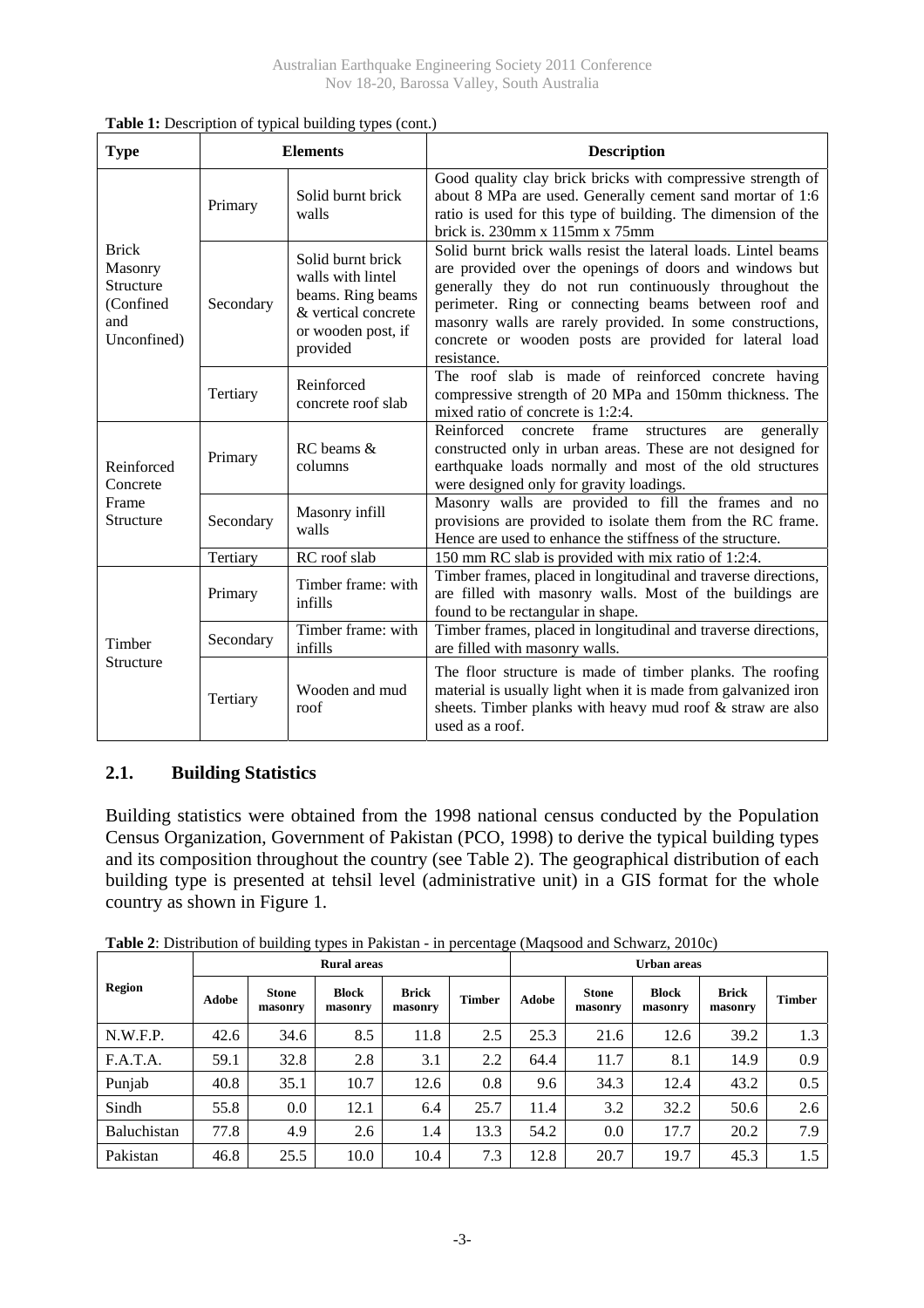

**Figure 1:** Building type distribution in Pakistan (Maqsood and Schwarz, 2008b)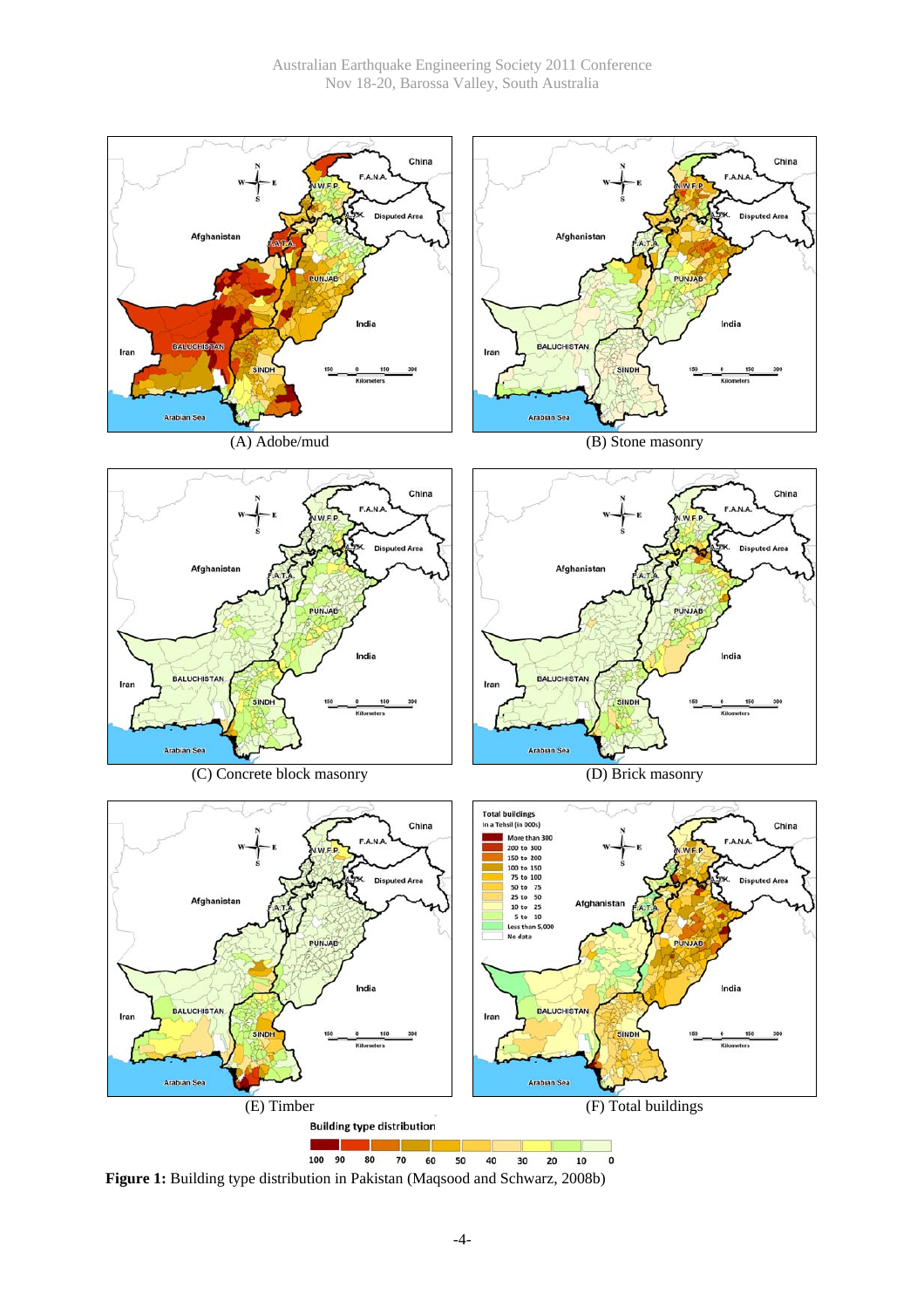It has been observed that in Baluchistan province, the majority of buildings are made of adobe or mud. Stone masonry is widely used in northern part of Pakistan, e.g. NWFP and Punjab provinces. Concrete block masonry is found to be used in majority in northern area but also common in central and south Pakistan. Brick masonry is used in urban areas of Pakistan while timber structure is more common in rural areas. It is to be pointed out that reinforced concrete frame structures are built only in urban areas. The percentage of these structures is very less as compared to other types and hence incorporated in brick masonry structures.

After the 2005 Kashmir earthquake, the use of confined masonry is becoming more common. Reinforced concrete members are used both in concrete block masonry and in brick masonry structures for the purpose of confinement (Maqsood and Schwarz, 2010a). The building authorities in the affected area have made the use of confinement mandatory for new construction.

#### **2.2. Construction period**

Pakistan has seen a rapid growth in building construction in last two decades due to growth of population and improved economic conditions. That is why, according to 1998 Census, the major part of building stock is relatively new as shown in Figure 2, where about 44% of structures are less than 10 year old. During the last couple of years, concrete block and brick masonry structures are being built in urban areas, and as mentioned above, the use of confined masonry is also becoming popular especially in the affected areas of 2005 Kashmir earthquake. However, in rural areas, adobe/mud structures are found in abundance and are being built despite its high vulnerability. The enforcement of building code regulations in Pakistan has been quite poor and no quality control procedures were followed prior to the 2005 earthquake resulting in low quality and highly vulnerable building stock. However, after the 2005 earthquake, a new building code has been prepared which is supposed to be implemented in newer construction.



(B) Pakistan - rural areas (C) Pakistan - urban areas **Figure 2:** Age of Building stock in Pakistan (source: PCO, 1998)

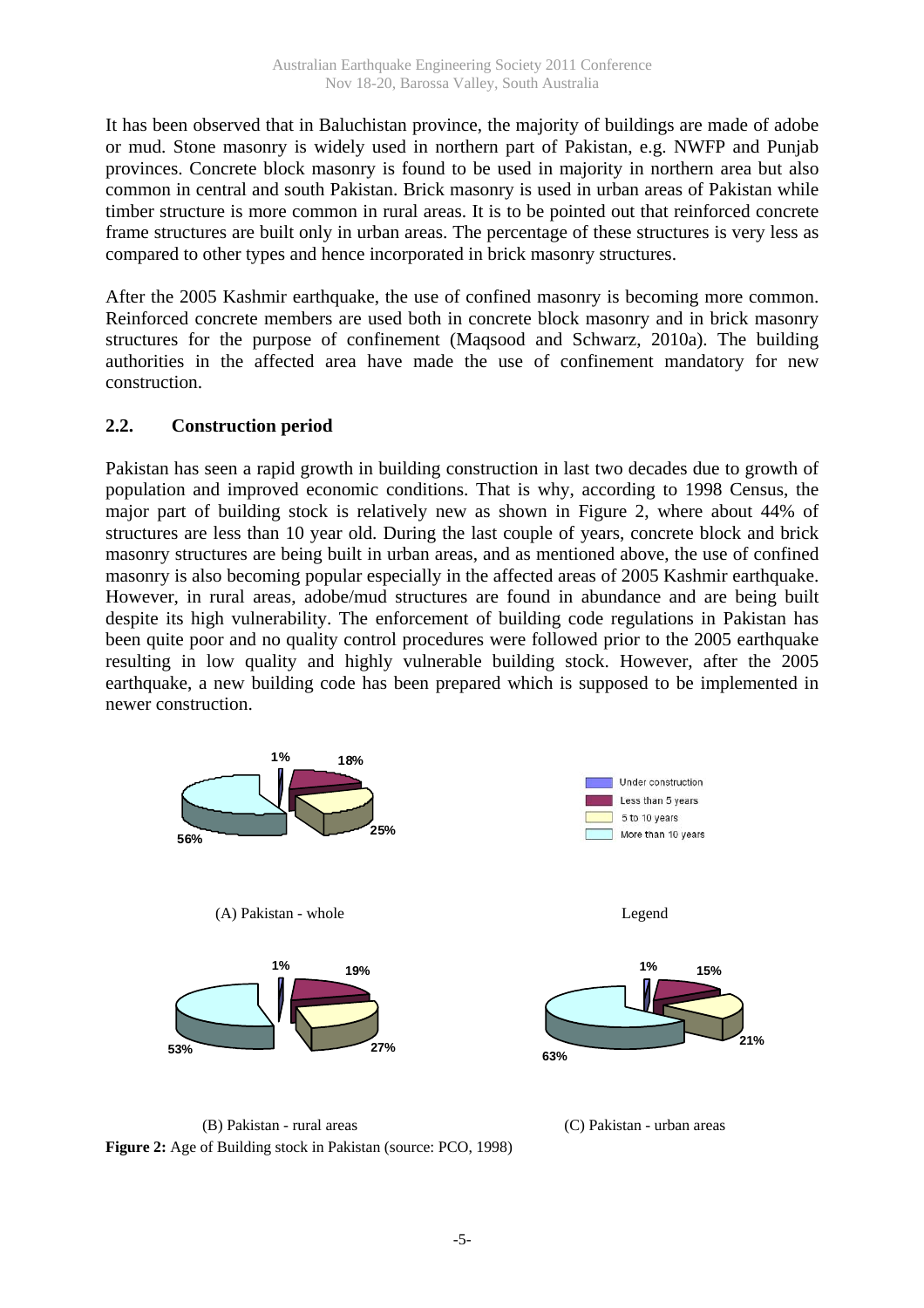#### **3. STRUCTURAL VULNERABILITY**

For the structural vulnerability assessment, the methodology of European Macroseismic Scale – 1998 (Grünthal et al. 1998) is followed, where, for a set of structural types, a most likely vulnerability class with probable and less probable ranges is defined. A solid line shows a probable range (a few strengths or weaknesses will allow the building to be classed within this range) and a dotted line shows the range in extreme cases (many strengths that are particularly remarkable or weaknesses that are very severe, allow the building to be classed within this range). The methodology has been implemented in several risk studies successfully (Abrahamczyk et al. 2008; Schwarz et al. 2008; Langhammer et al. 2006; Schwarz et al. 2005).

Furthermore, building surveys were carried out in several cities of Pakistan to determine how well Pakistani building types correspond to the standard structural types of the EMS-98. The surveyed locations are shown in Figure 3A. The locations were selected by keeping in view the seismic hazard presented by (BCP, 2007) as shown in Figure 3B, building type composition, population distribution, available resources and urban/rural settings.





**Figure 3:** Test areas and seismic zoning map of Pakistan

(A) Selected test areas in Pakistan (B) Seismic zoning map of Pakistan (BCP, 2007)

The Proforma used in the field surveys includes the parameters like type of usage (residential, commercial, industrial), building shape (rectangular, L-shaped, T-shaped, U-shaped), wall material (adobe, stones, concrete blocks, bricks, timber), roof material (reinforced concrete, metal sheets, timber), building position with respect to surroundings (corner, middle, free), building age and typical vulnerability class.

| <b>THOIC</b> 5. INCREASED OF TICKE BUT TO THE |                             |                                  |                 |                                |     |              |      |                                                    |    |          |          |
|-----------------------------------------------|-----------------------------|----------------------------------|-----------------|--------------------------------|-----|--------------|------|----------------------------------------------------|----|----------|----------|
| Area                                          | No. of                      | <b>Type</b><br>$\frac{1}{2}$ (0) |                 | No. of Storey<br>$\frac{6}{2}$ |     |              |      | <b>EMS-98 Vulnerability Class</b><br>$\frac{6}{6}$ |    |          |          |
|                                               | <b>building</b><br>surveyed | Resi-<br>dential                 | Comm-<br>ercial | One                            | Two | <b>Three</b> | Four | A                                                  | B  | C        | D        |
| Muzaffarabad                                  | 749                         | 69                               | 31              | 43                             | 47  | 8            | 2    | 9                                                  | 68 | 20       | 3        |
| Islamabad                                     | 110                         | 88                               | 12              | 46                             | 54  | $\Omega$     | 0    | 5                                                  | 54 | 41       | $\Omega$ |
| Jaranwala                                     | 53                          | 89                               | 11              | 47                             | 53  | $\Omega$     | 0    | 50                                                 | 48 | 2        | $\Omega$ |
| Sialkot Urban                                 | 72                          | 89                               | 11              | 49                             | 51  | $\Omega$     | 0    | 38                                                 | 51 | 11       | $\Omega$ |
| <b>Sialkot Rural</b>                          | 38                          | 84                               | 16              | 45                             | 55  | $\Omega$     | 0    | 63                                                 | 37 | $\Omega$ | 0        |
| Sargodha                                      | 104                         | 91                               | 9               | 98                             | 2   | $\theta$     | 0    | 57                                                 | 40 | 3        | $\Omega$ |
| Bagh                                          | 141                         | 35                               | 65              | 62                             | 38  | $\Omega$     | 0    | 33                                                 | 34 | 30       | 3        |

**Table 3**: Results of field surveys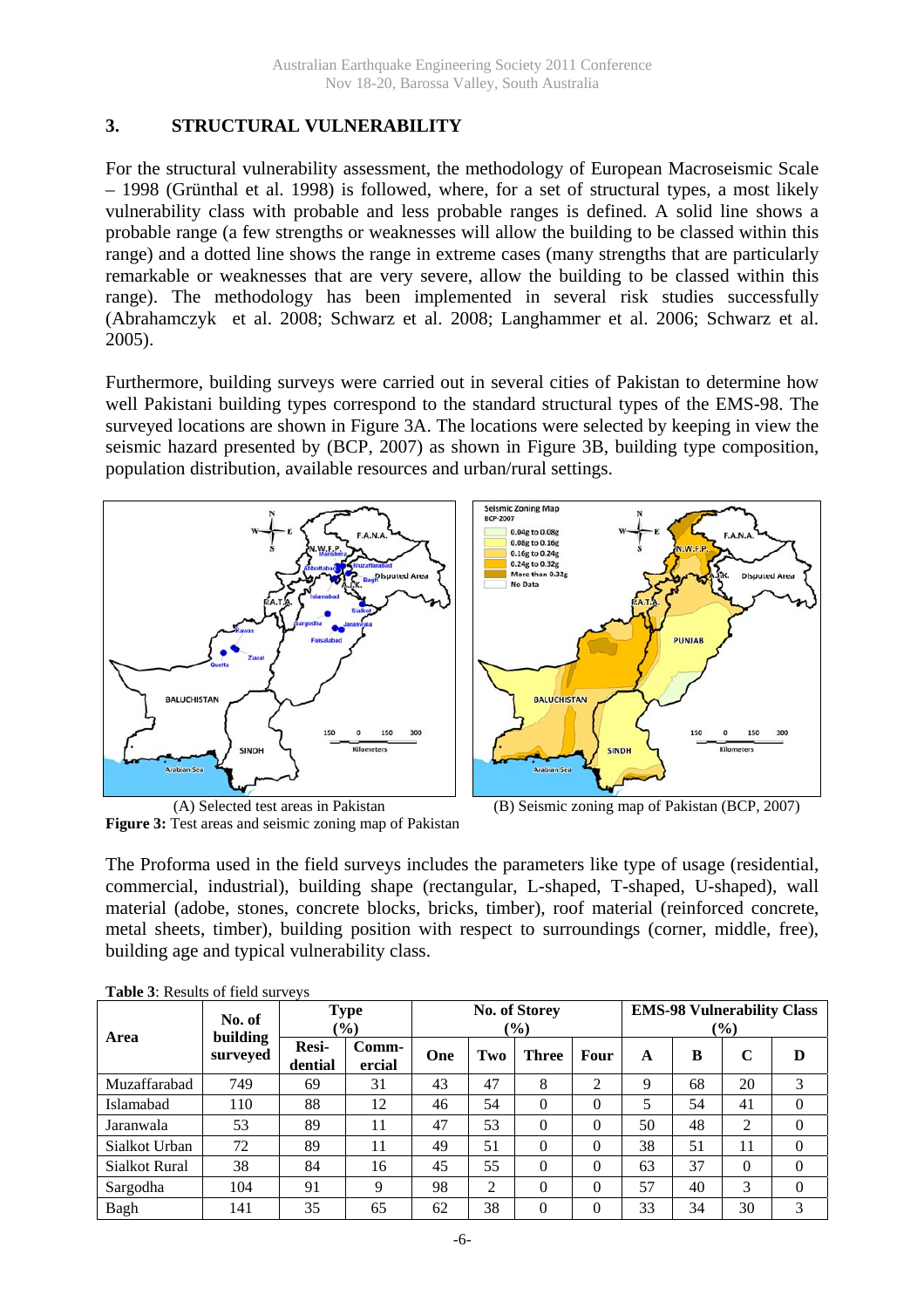|                                                                  |   | <b>Built</b> in |                     |   |   |   |                |
|------------------------------------------------------------------|---|-----------------|---------------------|---|---|---|----------------|
| <b>Building Type</b>                                             | A | B               | C                   | D | E | F |                |
| Adobe                                                            |   |                 |                     |   |   |   | R              |
| <b>Stone Masonry</b>                                             |   |                 |                     |   |   |   | R              |
| <b>Unconfined Concrete Block Masonry</b>                         |   |                 |                     |   |   |   | R              |
| <b>Confined Concrete Block Masonry</b>                           |   |                 |                     |   |   |   | $R+U$          |
| <b>Unconfined Brick Masonry</b>                                  |   |                 |                     |   |   |   | $R+U$          |
| <b>Confined Brick Masonry</b>                                    |   |                 |                     |   |   |   | $\mathbf{U}$   |
| <b>Reinforced Concrete Frames</b>                                | . |                 |                     |   |   |   | $\mathbf{U}$   |
| <b>Timber Structures</b>                                         |   | . 1             |                     |   |   |   | R              |
| R: Rural<br>U: Urban $\Gamma$<br>Most likely vulnerability class |   |                 | Less probable range |   |   |   | Probable range |

**Table 4**: Typical building types in Pakistan and their vulnerability class (Maqsood and Schwarz, 2008b)

In addition, parameters like soft storey, large openings, quality and workmanship, geometrical and structural regularity (in plan or in elevation), state of preservation and the level of earthquake resistant design were also noted to assess the structural vulnerability. The city of Muzaffarabad was surveyed at micro level, i.e., almost each building was surveyed in the city, while other cities were surveyed at macro level, i.e., some selected numbers of buildings were surveyed randomly in the city. Some of the results of the surveys are presented in Table 3.

Moreover, typical structural failure mechanisms were recorded during the damage surveys after the 2005 Kashmir earthquake and the 2008 Baluchistan earthquake. Further details of these surveys are provided by Maqsood and Schwarz, 2008a and Maqsood and Schwarz, 2010b. From the observations during the six field surveys conducted between 2005 and 2010, an appropriate vulnerability class for the Pakistani building stock has been defined with probable ranges by taking into account the local construction practices (see Table 4).

## **4. POPULATION CHARACTERISTICS**

Pakistan's estimated population in 2011 is over 177 million, making it the world's sixth mostpopulous country (PCO, 2011). According to the last census carried out in 1998 by the Population Census Organization, Government of Pakistan, more than 42% of the population in Pakistan is less than 15 years old which indicates a higher level of social vulnerability in case of earthquakes (Maqsood and Schwarz, 2011).

Table 5 presents the population density distribution in different provinces in Pakistan along with household size. It can be seen that the largest province of Pakistan by area is Baluchistan, however, at the same time it is the lowest populated province. The majority of the population lives in rural areas where the living facilities are not in good condition. The rural areas are less developed and most people who live there are economically poor. This economic poverty has a strong impact on the vulnerability of structures as they cannot afford expensive construction materials of even moderate quality, and therefore, the majority of structures in these areas are made of adobe/mud or stone masonry (Maqsood and Schwarz, 2010b).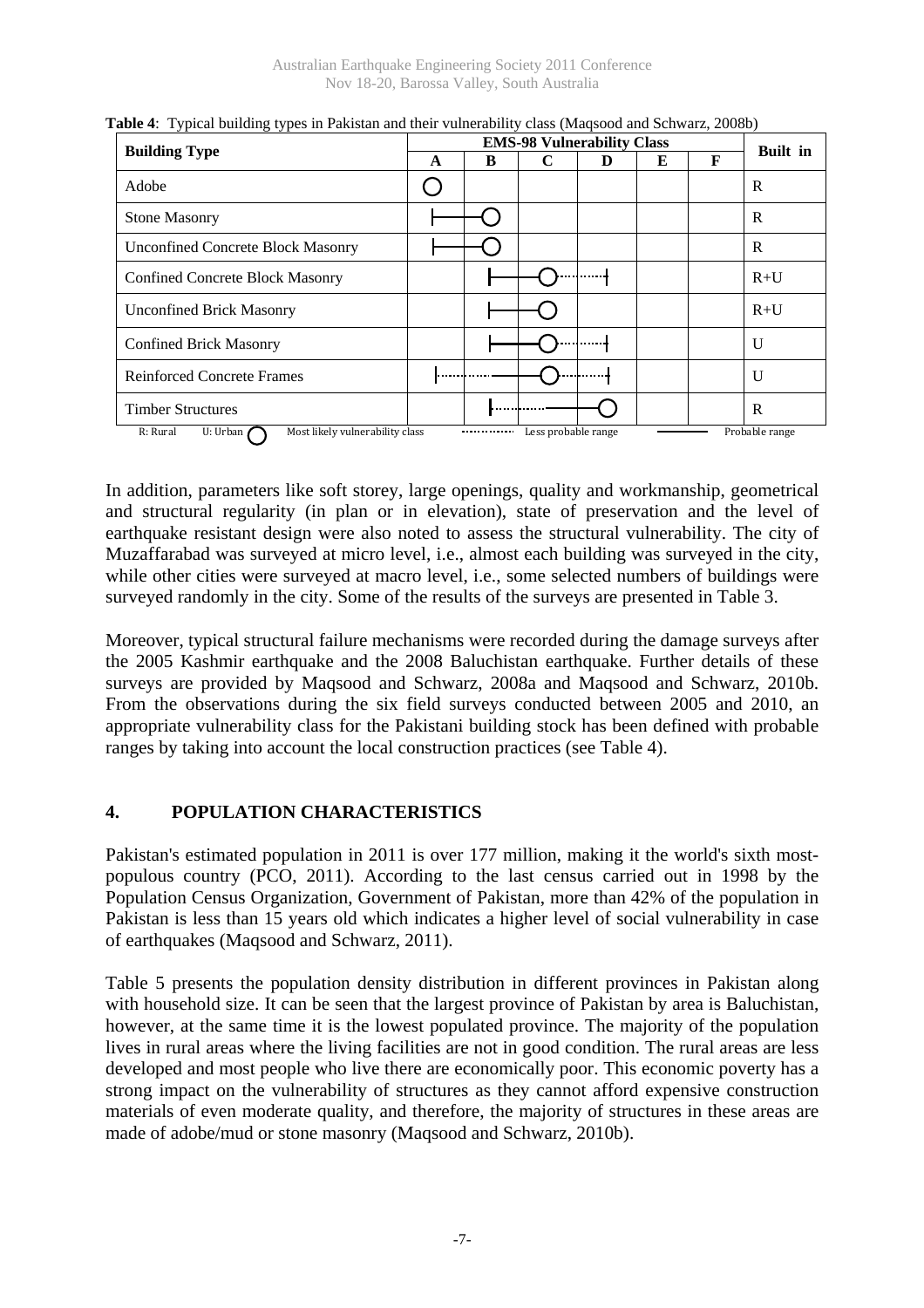|                               |                            | <b>1998 Population</b>            |                        |                        |                                                         |                                  |  |  |  |  |  |  |
|-------------------------------|----------------------------|-----------------------------------|------------------------|------------------------|---------------------------------------------------------|----------------------------------|--|--|--|--|--|--|
| <b>Administrative</b><br>Unit | Area<br>(km <sup>2</sup> ) | <b>Total</b><br><b>Population</b> | <b>Rural</b><br>$(\%)$ | <b>Urban</b><br>$(\%)$ | <b>Population density</b><br>(Persons/km <sup>2</sup> ) | Ave.<br>Household<br><b>Size</b> |  |  |  |  |  |  |
| <b>NWFP</b>                   | 74.521                     | 17,743,645                        | 83.1                   | 16.9                   | 238                                                     | 8.0                              |  |  |  |  |  |  |
| <b>FATA</b>                   | 27,220                     | 3,176,331                         | 97.3                   | 2.7                    | 117                                                     | 9.3                              |  |  |  |  |  |  |
| Punjab                        | 205,345                    | 73,621,290                        | 68.7                   | 31.3                   | 358                                                     | 6.9                              |  |  |  |  |  |  |
| Sindh                         | 140,914                    | 30,439,893                        | 51.2                   | 48.8                   | 216                                                     | 6.0                              |  |  |  |  |  |  |
| <b>Baluchistan</b>            | 347,190                    | 6,565,885                         | 76.1                   | 23.9                   | 19                                                      | 6.7                              |  |  |  |  |  |  |
| Pakistan                      | 796,096                    | 132,352,279                       | 67.5                   | 32.5                   | 166                                                     | 6.8                              |  |  |  |  |  |  |

**Table 5:** Population distribution in Pakistan according to 1998 Census (source: PCO, 1998)

Pakistan has diverse characteristics with regard to population density (see Figure 4A), which ranges from less than 25 (in Baluchistan province) to more than 5000 (in Punjab province) persons per square kilometres across the country. Similarly, the household size varies from one to more than ten according to the last national census of 1998 (see Figure 4B). The large household size is found to be a critical parameter in the severity of an earthquake in terms of human casualties as the occupancy rate would be significantly higher as compared to small household size community (Maqsood and Schwarz, 2011).



(A) Population density in tehsils of Pakistan (B) Household size in tehsils of Pakistan **Figure 4:** Population density and household size distribution in Pakistan (source: PCO, 1998)

#### **5. DISCUSSION**

The paper provided an overview of the key data layers for earthquake risk assessment, i.e., inventory of building stock, its structural vulnerability and characteristics of the population in Pakistan.

Structural vulnerability plays a critical role at a regional seismic risk level which provides the estimates of the number of damaged buildings in a specific scenario. It is observed during the field surveys that the majority of building stock in Pakistan is made of adobe and masonry structures. The resistance of these building types to earthquake loading is low and they are vulnerable to damage in any moderate to severe earthquake, as seen in 1935 Quetta earthquake, 2005 Kashmir earthquake and 2008 Baluchistan earthquake.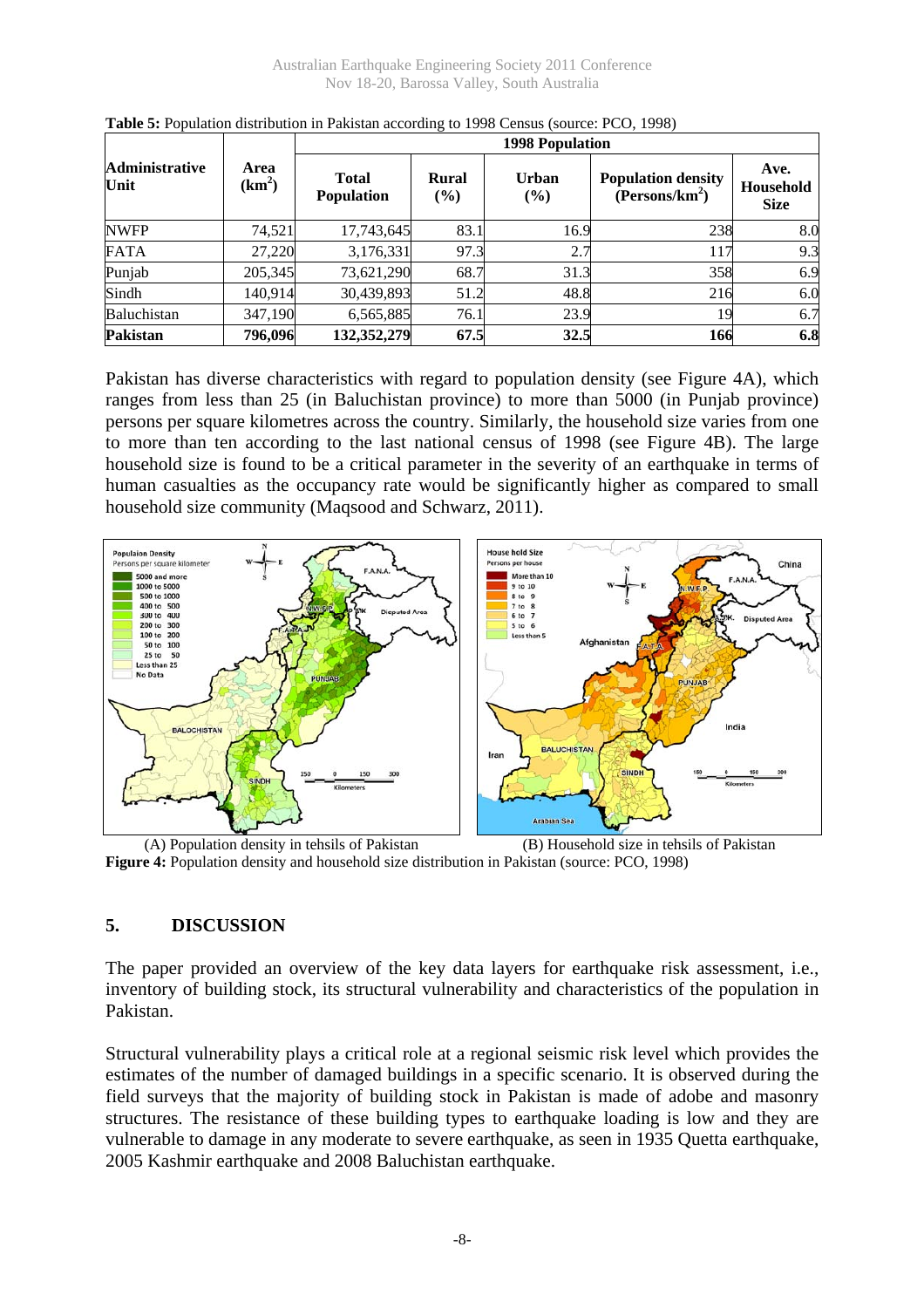

**Figure 5:** Damage prognosis for selected scenarios (Maqsood and Schwarz, 2010c)

Results of an EMS-98 Intensity IX damage scenario presented by Maqsood and Schwarz (2010c) illustrate that vast destruction in terms of building damage is likely to happen if it occurs in northern or south-western part of Pakistan (see Figure 5).

Such estimations are essential for disaster planning and development of risk reduction policies. Thus, preparedness and mitigation plans should be made on a major scale concentrating on the high risk regions/tehsils of Pakistan with a large proportion of adobe/mud and stone masonry structures in order to reduce earthquake vulnerability and associated risk.

#### **ACKNOWLEDGEMENT**

The authors gratefully acknowledge the financial support provided by the German Academic Exchange Service (DAAD) and German Taskforce for Earthquakes to conduct the research and field surveys.

#### **REFERENCES**

- Abrahamczyk, L., Schwarz, J., Lang, D., Leipold, M., Golbs, C., Genes, M, Bikce, M., Kacin, S. and Gülkan, P. (2008) Building monitoring for seismic risk assessment (I): Instrumentation of RC frame structures as a part of the SERAMAR project. *Proceedings of the 14<sup>th</sup>* World Conference on Earthquake Engineering, Beijing, China. Paper No. 09-01-0140
- BCP (2007) Building Code of Pakistan. Ministry of housing and works, Government of Pakistan, Islamabad.
- Grünthal, G. (ed.), Musson, R., Schwarz, J. and Stucchi, M. (1998) European Macroseismic Scale 1998. Cahiers du Centre Européen de Géodynamique et de Séismologie: Volume **15** – European Center for Geodynamics and Seismology, Luxembourg